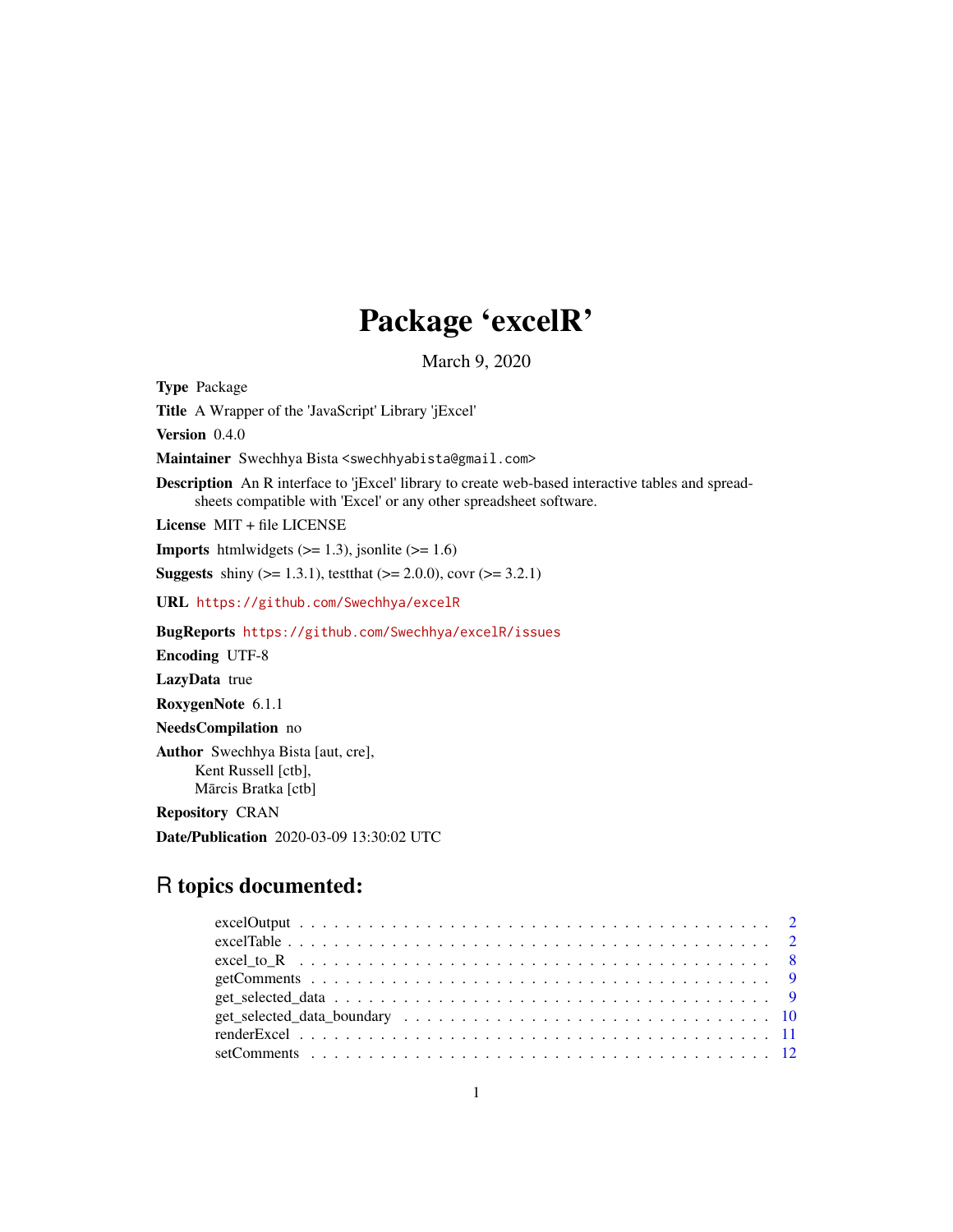#### <span id="page-1-0"></span>**Index** [13](#page-12-0)

<span id="page-1-1"></span>

#### Description

Shiny bindings for excel table

#### Usage

```
excelOutput(outputId, width = "100%", height = "400px")
```
#### Arguments

| outputId      | output variable to read from.                                                                          |
|---------------|--------------------------------------------------------------------------------------------------------|
| width, height | must be a valid CSS unit in pixel or a number, which will be coerced to a string<br>and "px" appended. |

#### See Also

[renderExcel](#page-10-1)

#### Examples

```
if(interactive()) {
  library(shiny)
  library(excelR)
  shinyApp(
   ui = fluidPage(excelOutput("table")),
    server = function(input, output, session) {
     output$table <-
     renderExcel(excelTable(data = head(iris)))
     }
  )
}
```
excelTable *Create excel table using jexcel library*

#### Description

This function is used to create excel like table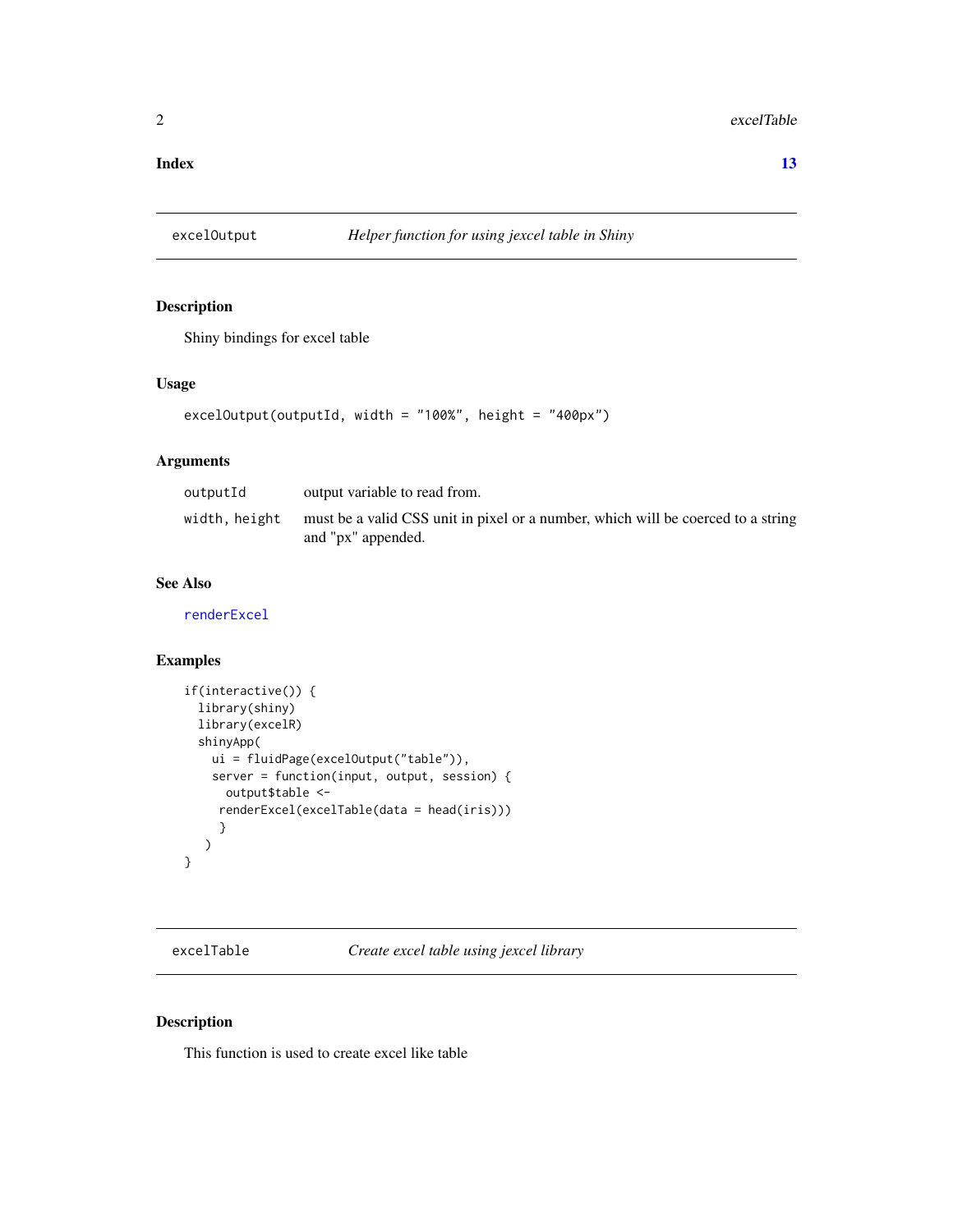#### excelTable 3

#### Usage

```
excelTable(data = NULL, columns = NULL, colHeaders = NULL,
  rowHeight = NULL, nestedHeaders = NULL, defaultColWidth = NULL,
 minDimensions = NULL, columnSorting = TRUE, columnDrag = FALSE,
  columnResize = TRUE, rowResize = FALSE, rowDrag = TRUE,
  editable = TRUE, allowInsertRow = TRUE, allowInsertColumn = TRUE,
  allowDeleteRow = TRUE, allowDeleteColumn = TRUE,
  allowRenameColumn = TRUE, allowComments = FALSE, wordWrap = FALSE,
  selectionCopy = TRUE, mergeCells = NULL, search = FALSE,
  pagination = NULL, fullscreen = FALSE, lazyLoading = FALSE,
  loadingSpin = FALSE, style = NULL, autoColTypes = TRUE,
  showToolbar = FALSE, dateFormat = "DD/MM/YYYY", digits = 4,
  autowidth = TRUE, autofill = FALSE, getSelectedData = FALSE, ...
```
#### Arguments

| data            | a data object, can either be dataframe or a matrix.                                                                                                                                                                                                                                 |
|-----------------|-------------------------------------------------------------------------------------------------------------------------------------------------------------------------------------------------------------------------------------------------------------------------------------|
| columns         | a dataframe containing different column attributes. The row number of the<br>dataframe specifies the column for which the attribute is to be specified and<br>the header of the dataframe specifies the attribute, e.g., title, width, type, source,<br>multiple, render, readOnly. |
| colHeaders      | a vector of specifying the column headers. If both 'colHeaders' and 'title' at-<br>tribute in columns is specified, the latter will take precedence.                                                                                                                                |
| rowHeight       | a dataframe or matrix specifying height of different rows. The first column<br>consists of numerical value that specifies the row number and the second column<br>is also numerical value that specifies the height in pixels.                                                      |
| nestedHeaders   | a list of dataframe having title and colspan as the attributes. The nested header<br>in the same level should be in the same data frame.                                                                                                                                            |
| defaultColWidth |                                                                                                                                                                                                                                                                                     |
|                 | a numeric value specifying the default width of column when the width attribute<br>of column is not specified. The default value is 50.                                                                                                                                             |
| minDimensions   | a vector that defines the minimum number of rows and columns in the tables<br>irrespective of the size of data. The first parameter should be of number of<br>columns followed by number of rows. If data is null then it will create an empty<br>table with the given dimensions.  |
| columnSorting   | a boolean value indicating if column sorting should be enabled. When enabled<br>double click on the table headers sorts the column. By default it is set to true.                                                                                                                   |
| columnDrag      | a boolean value indicating if column dragging is enabled. By default it is set to<br>false.                                                                                                                                                                                         |
| columnResize    | a boolean value indicating if column resizing is enabled. By default it is set to<br>true.                                                                                                                                                                                          |
| rowResize       | a boolean value indicating if row resizing is enabled. By default it is set to false.                                                                                                                                                                                               |
| rowDrag         | a boolean value indicating if rowDragging is enabled or not. By default it is set<br>to true.                                                                                                                                                                                       |
| editable        | a boolean value indicating if the table can be edited. By default it is set to true                                                                                                                                                                                                 |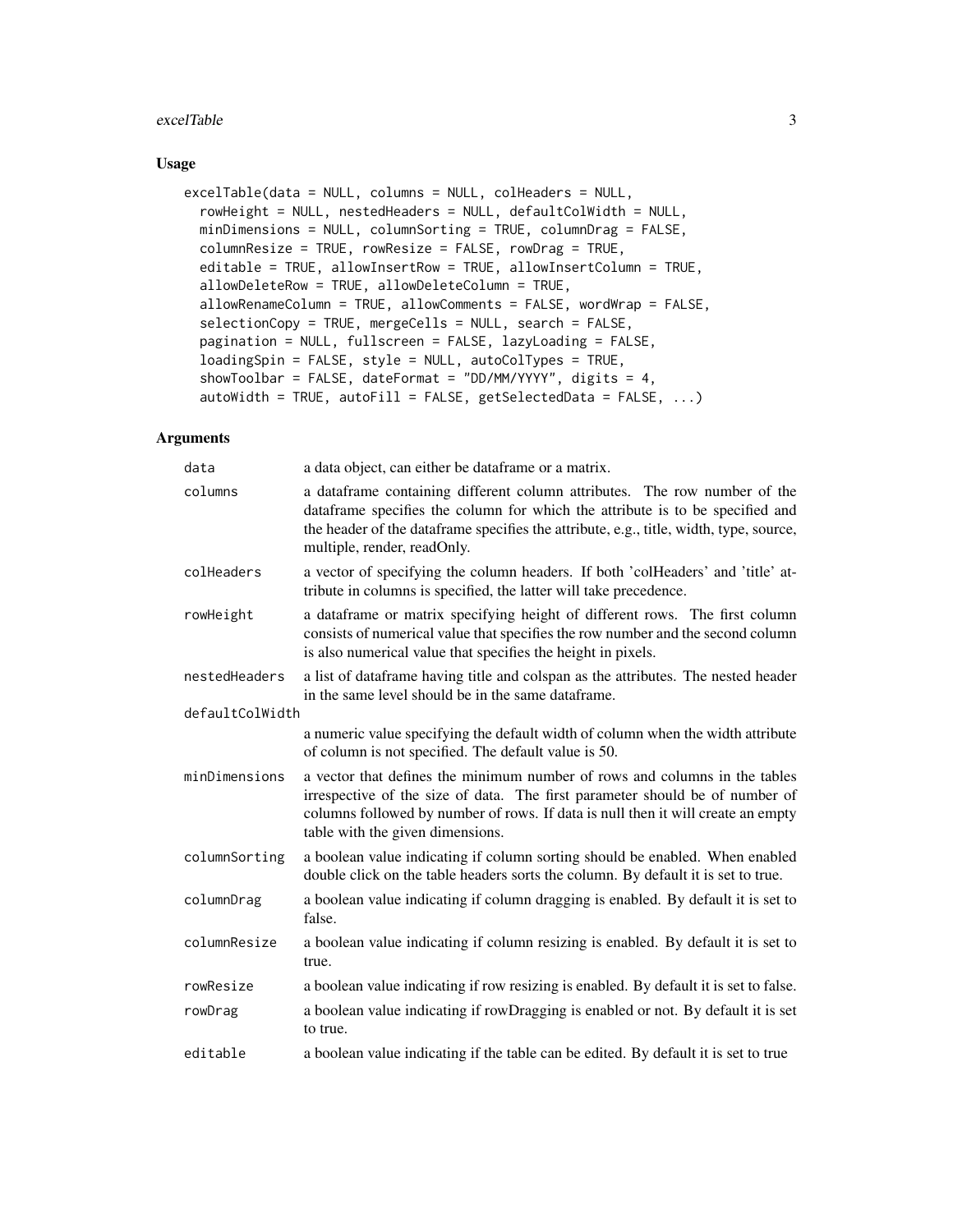|                   | allowInsertRow a boolean value indicating if user is allowed to insert new rows. By default it is<br>set to true.                                                                                                                                                                                               |
|-------------------|-----------------------------------------------------------------------------------------------------------------------------------------------------------------------------------------------------------------------------------------------------------------------------------------------------------------|
| allowInsertColumn |                                                                                                                                                                                                                                                                                                                 |
|                   | a boolean value indicating if user is allowed to insert a new column. By default<br>it is set to true.                                                                                                                                                                                                          |
| allowDeleteRow    | a boolean value indicating if user is allowed to delete a row. By default it is set                                                                                                                                                                                                                             |
| allowDeleteColumn | to true.                                                                                                                                                                                                                                                                                                        |
|                   | a boolean value indicating if user is allowed to delete a column. By default it is<br>set to true.                                                                                                                                                                                                              |
| allowRenameColumn |                                                                                                                                                                                                                                                                                                                 |
|                   | a boolean value indicating if user is allowed to rename the columns. By default<br>it is set to true                                                                                                                                                                                                            |
| allowComments     | a boolean value indicating if commenting on cell should be enabled. By default<br>it is set to false.                                                                                                                                                                                                           |
| wordWrap          | a boolean value indicating if words in the cells should wrap. By default it is set<br>to false.                                                                                                                                                                                                                 |
| selectionCopy     | a boolean value indicating if user is allowed to copy selected cells. By default it<br>is set to true.                                                                                                                                                                                                          |
| mergeCells        | a list containing vector of colspan and rowspan respectively such that the tag of<br>the list specifies the cell number.                                                                                                                                                                                        |
| search            | a boolean value indicating if search should be enabled. By default it is set to<br>false.                                                                                                                                                                                                                       |
| pagination        | a numeric value indicating number of rows in a single page. If the data does not<br>fit in a single page pagination is enabled.                                                                                                                                                                                 |
| fullscreen        | a boolean value indicating if the table should be fullscreen. By default it is set<br>to false.                                                                                                                                                                                                                 |
| lazyLoading       | a boolean value indicating if lazy loading should be enabled. By default it is set<br>to false.                                                                                                                                                                                                                 |
| loadingSpin       | a boolean value indicating if loading spinner should be enabled. By default it is<br>set to false.                                                                                                                                                                                                              |
| style             | a named list to specify style for each cell. The name should be the cell address<br>and the value should be a valid 'css' string with styles. For example, to style<br>cell 'A1', the list should look like 'type' is not specified in 'columns' attribute<br>$style = list("A1" = "background-color: gray;").$ |
| autoColTypes      | a boolean value indicating if column type should be automatically detected if                                                                                                                                                                                                                                   |
| showToolbar       | a boolean value indicating if toolbar should be shown. By default it is set to<br>false.                                                                                                                                                                                                                        |
| dateFormat        | a string value indicating the date format if column of type 'calendar' is present.<br>By default the format is 'DD/MM/YYYY'.                                                                                                                                                                                    |
| digits            | number of decimal digits passed to jsonlite:: to JSON. By default it is set to 4,<br>use NA for max precision.                                                                                                                                                                                                  |
| autoWidth         | a boolean value indicating should the width of the column be automatically<br>adjusted. By default this value is set to TRUE. The width value specified in<br>'columns' param will have higher precedence.                                                                                                      |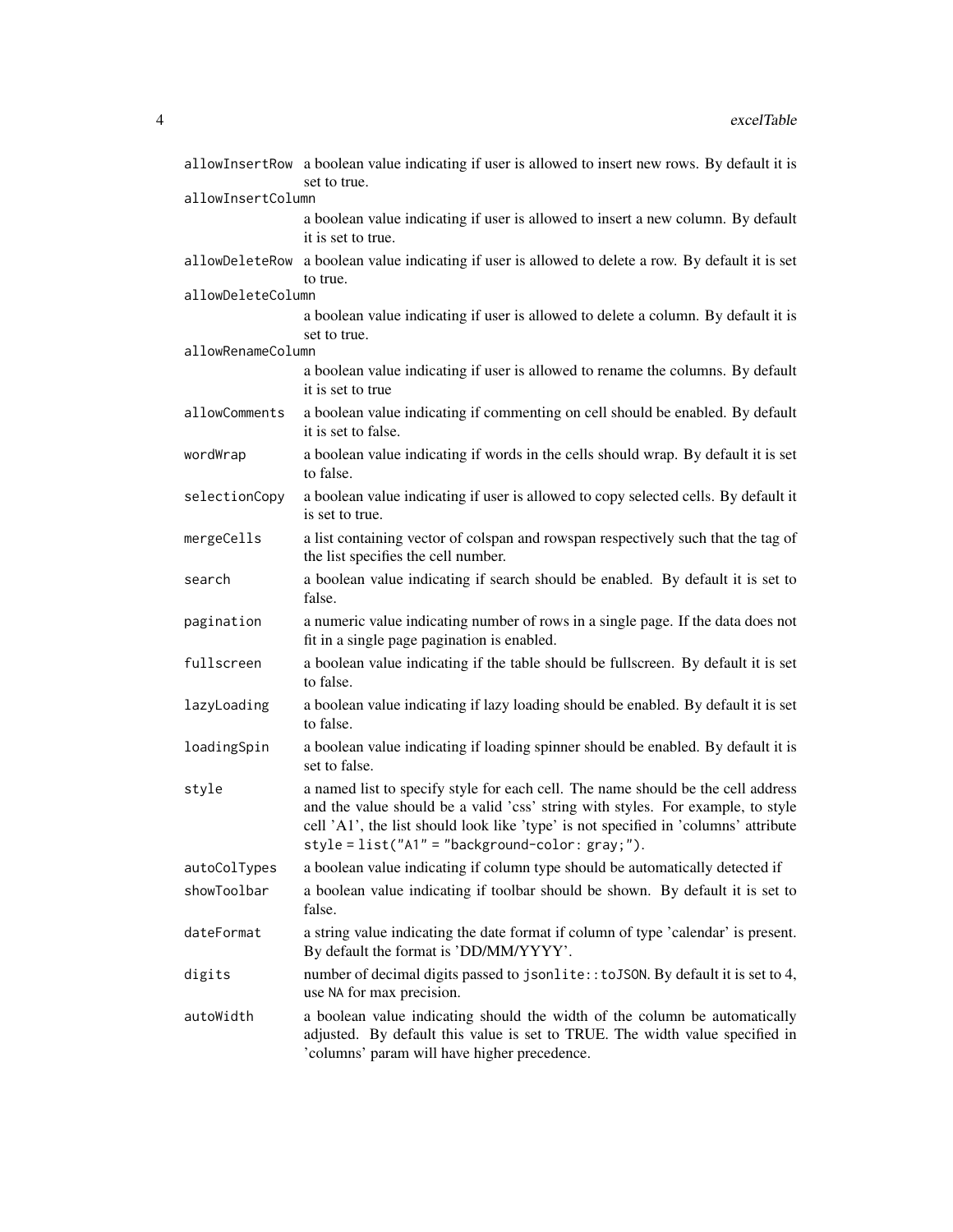#### excelTable 5

| autoFill        | a boolen value indicating whether the excel table fill the container. By default                                              |
|-----------------|-------------------------------------------------------------------------------------------------------------------------------|
|                 | this value is set to false. The width value specified in 'columns' param will have                                            |
|                 | highest precendence followed by auto Width.                                                                                   |
| getSelectedData |                                                                                                                               |
|                 | a boolean value indicating whether the there should be trigger for data selection<br>or not. By default this is set to false. |
| $\cdot$         | other jexcel parameters, e.g., updateTable                                                                                    |

```
### table example ---
library(excelR)
data = data.frame(Model = c('Mazda', 'Pegeout', 'Honda Fit', 'Honda CRV'),
                  Date=c('2006-01-01', '2005-01-01','2004-01-01', '2003-01-01' ),
                  Availability = c(TRUE, FALSE, TRUE, TRUE))
columns = data.frame(title=c('Model', 'Date', 'Availability'),
                     width= c(300, 300, 300),
                     type=c('text', 'calendar', 'checkbox'))
excelTable(data=data, columns = columns)
### columns parameter ----
# https://bossanova.uk/jexcel/v3/examples/column-types
data <- data.frame(Car = c("Jazz", "Civic"),
                  Make = c("Honda", "Honda"),
            Photo = c("https://images.unsplash.com/photo-1535498730771-e735b998cd64?ixlib=rb
                     -1.2.1&ixid=eyJhcHBfaWQiOjEyMDd9&auto=format&fit=crop&w=634&q=80",
                   "https://images.unsplash.com/photo-1533106497176-45ae19e68ba2?ixlib=rb
                   -1.2.1&ixid=eyJhcHBfaWQiOjEyMDd9&auto=format&fit=crop&w=1950&q=80"),
                   Available = as.Date(c("2019-02-12", "2018-07-11")),
                   Stock = c(TRUE, TRUE),
                   Price = c(2000, 4000.01),
                   Color = c("#777700", "#007777"))
columns <- data.frame(title = colnames(data),
                      type = c("hidden", "dropdown", "image", "calendar",
                               "checkbox", "numeric", "color"),
                      width = c(120, 200, 200, 80, 100, 100, 100),
                      source = I(list(NA, c("Honda", "Alfa Romeo", "Audi", "Bmw"),
                                      NA, NA, NA, NA, NA)),
                      mask = c(NA, NA, NA, NA, NA, "$ #.##,00", NA),
                      decimal = c(NA, NA, NA, NA, NA, ",", NA),
                      render = c(NA, NA, NA, NA, NA, NA, "square"))
excelTable(data = data, columns = columns)
### no arguments with matrix ----
excelTable(matrix(1:20, ncol=4))
```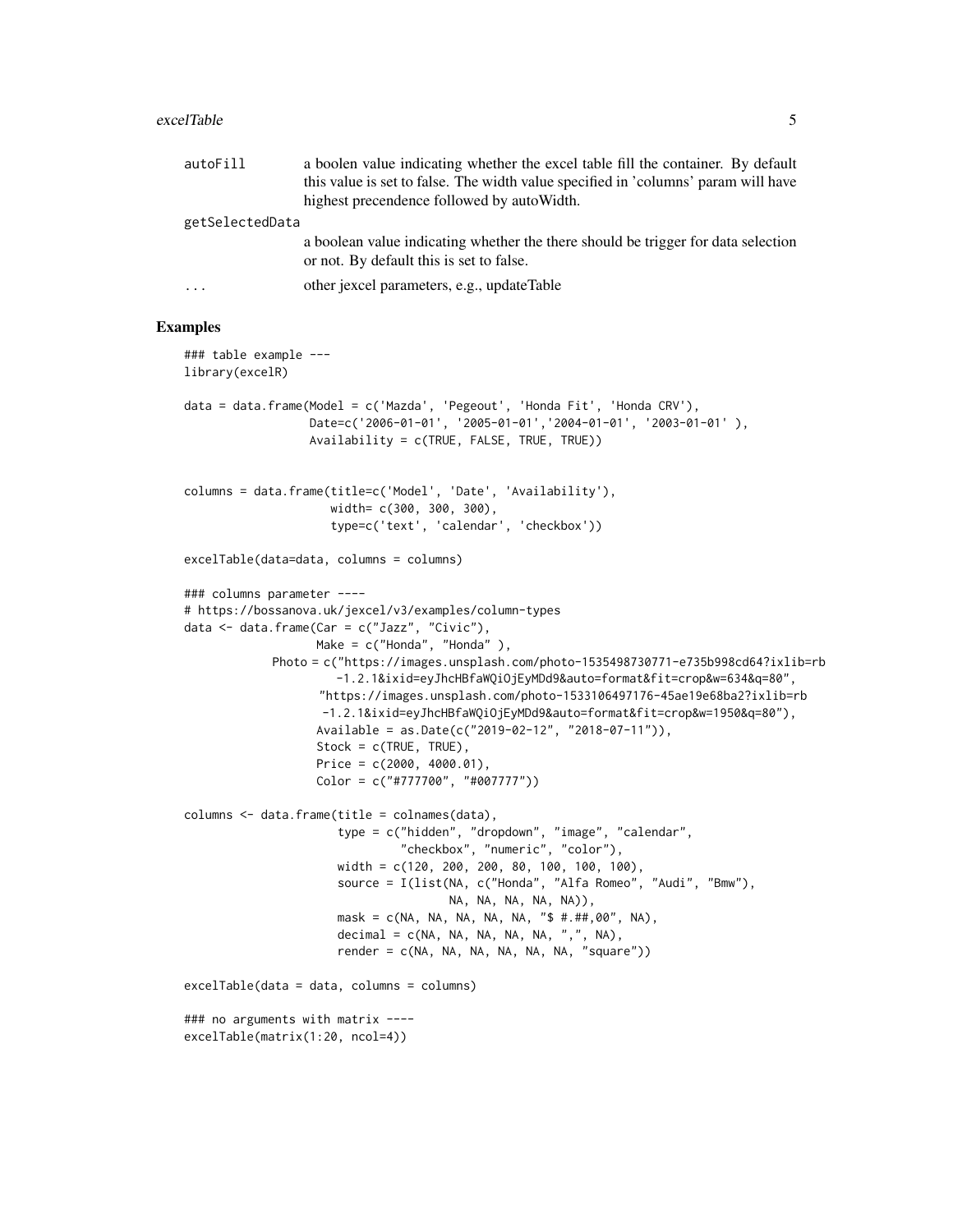#### 6 excelTable excelTable excelTable excelTable excelTable excelTable

```
### some additional arguments with mtcars ----
library(excelR)
# for now we need to manipulate a data.frame with rownames
mtcars2 <- cbind(name = rownames(mtcars), mtcars, stringsAsFactors = FALSE)
mtcars2$name <- rownames(mtcars)
# change rownames so jsonlite will not convert to a column
rownames(mtcars2) <- seq_len(nrow(mtcars2))
excelTable(
  data = mtcars2,
  colHeaders = toupper(colnames(mtcars2)), # upper case the column names
  fullscreen = TRUE, # fill screen with table
  columnDrag = TRUE, # allow dragging (reordering) of columns
  rowDrag = FALSE, # disallow dragging (reordering) of rows
  wordWrap = TRUE, # wrap text in a cell if is longer than cell width
)
# an empty table
excelTable(
  data = NULL,
  minDimensions = c(5, 20) # columns, rows
\mathcal{L}### styling cells ----
library(excelR)
excelTable(
  data = matrix(1:100, ncol = 10),style = list(
    "A1" = 'background-color: orange; fontWeight: bold; color: white;',
   "B1" = 'background-color: orange;',
   "C1" = 'background-color: orange;',
    "D1" = 'background-color: orange;'
  )
\lambda### custom formating ----
# conditional formats
library(excelR)
set.seed(1)
data \le matrix(sample(c(-1:1), size = 25, replace = TRUE), nrow = 5)
updateTable <- "function(instance, cell, col, row, val, label, cellName) {
            val = cell.innerText;
            if (val \lt 0) {
                cell.style.color = 'red';
            } else if (val > 0) {
                cell.style.color = 'green';
            } else {
                cell.style.color = 'orange';
```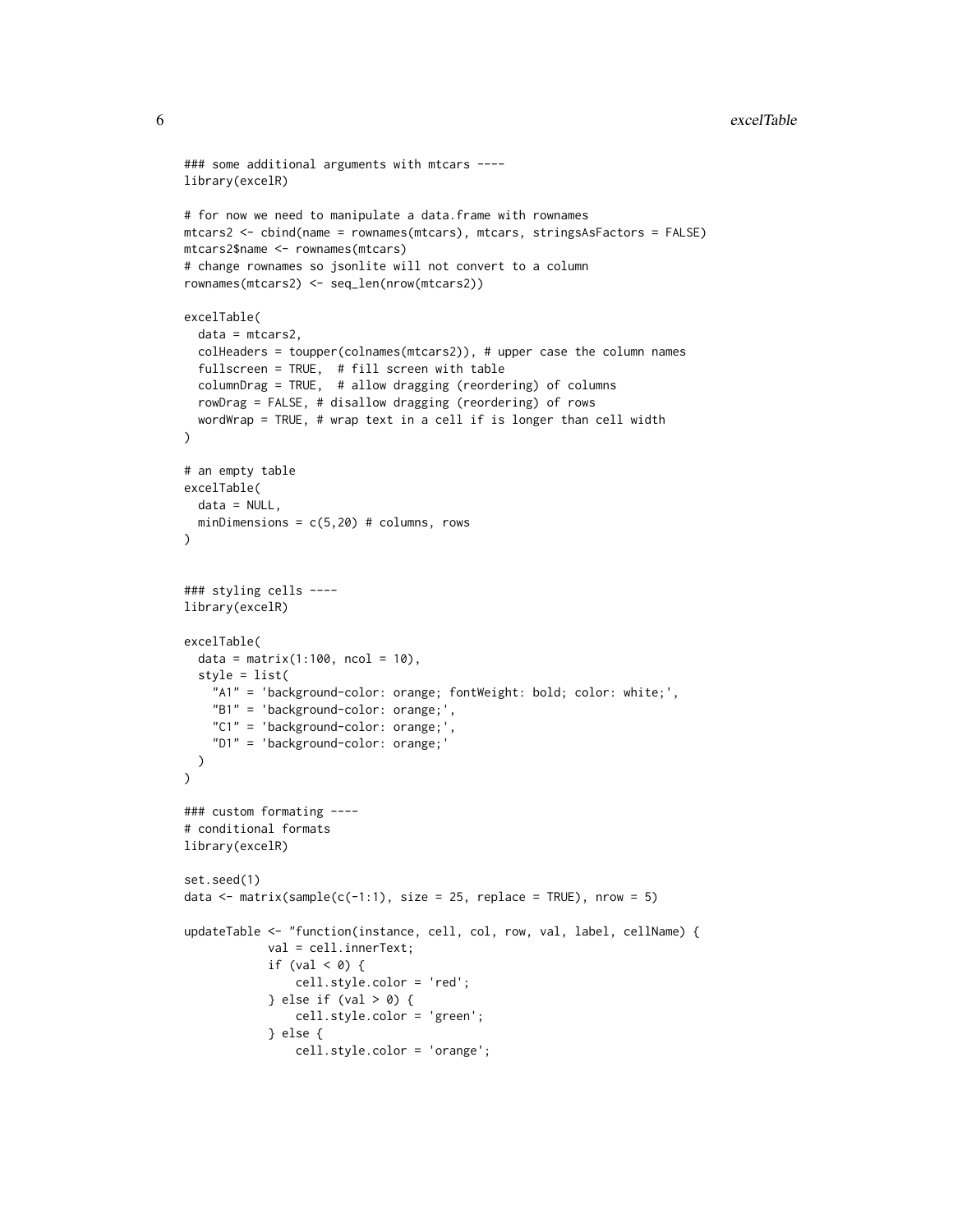```
}
}"
excelTable(data = data, updateTable = htmlwidgets::JS(updateTable))
# example from https://bossanova.uk/jexcel/v3/examples/table-scripting
library(excelR)
data <- jsonlite::fromJSON('[
    ["BR", "Cheese", 1, 3.99],
    ["CA", "Apples", 0, 1.00],
    ["US", "Carrots", 1, 0.90],
    ["GB", "Oranges", 0, 1.20],
    ["CH", "Chocolats", 1, 0.40],
    ["AR", "Apples", 1, 1.10],
   ["AR", "Bananas", 1, 0.30],
    ["BR", "Oranges", 1, 0.95],
    ["BR", "Pears", 1, 0.90],
    \left[\begin{array}{cc} ""\,,\quad ""\,,\quad ""\,,\quad "={\tt ROUND(SUM(D1:D8), 2)}\ \end{array}\right]]')
columns <- jsonlite::fromJSON('[
 { "type": "autocomplete", "title":"Country", "width":"250", "url":"/jexcel/countries" },
  { "type": "autocomplete", "title":"Food", "width":"150",
    "source":["Apples","Bananas","Carrots","Oranges","Cheese","Kiwi","Chocolats","Pears"] },
 { "type": "checkbox", "title":"Stock", "width":"100" },
 { "type": "number", "title":"Price", "width":"100" }
 ]')
# url option to source in excelTable param columns
columns$source[1] <- list(jsonlite::fromJSON(paste0('https://bossanova.uk', columns$url[1])))
columns$url <- NULL
updateTable <- "function(instance, cell, col, row, val, label, cellName) {
        // Number formating
        if (col == 3) {
            // Get text
            txt = cell.innerText;
            // Format text
            txt = txt.replace('\ ','');
            // Update cell value
            cell.innerHTML = ' ' + txt;}
        // Odd row colours
        if (row % 2) {
            cell.style.backgroundColor = '#edf3ff';
        }
        // Total row
        if (row == 9) {
```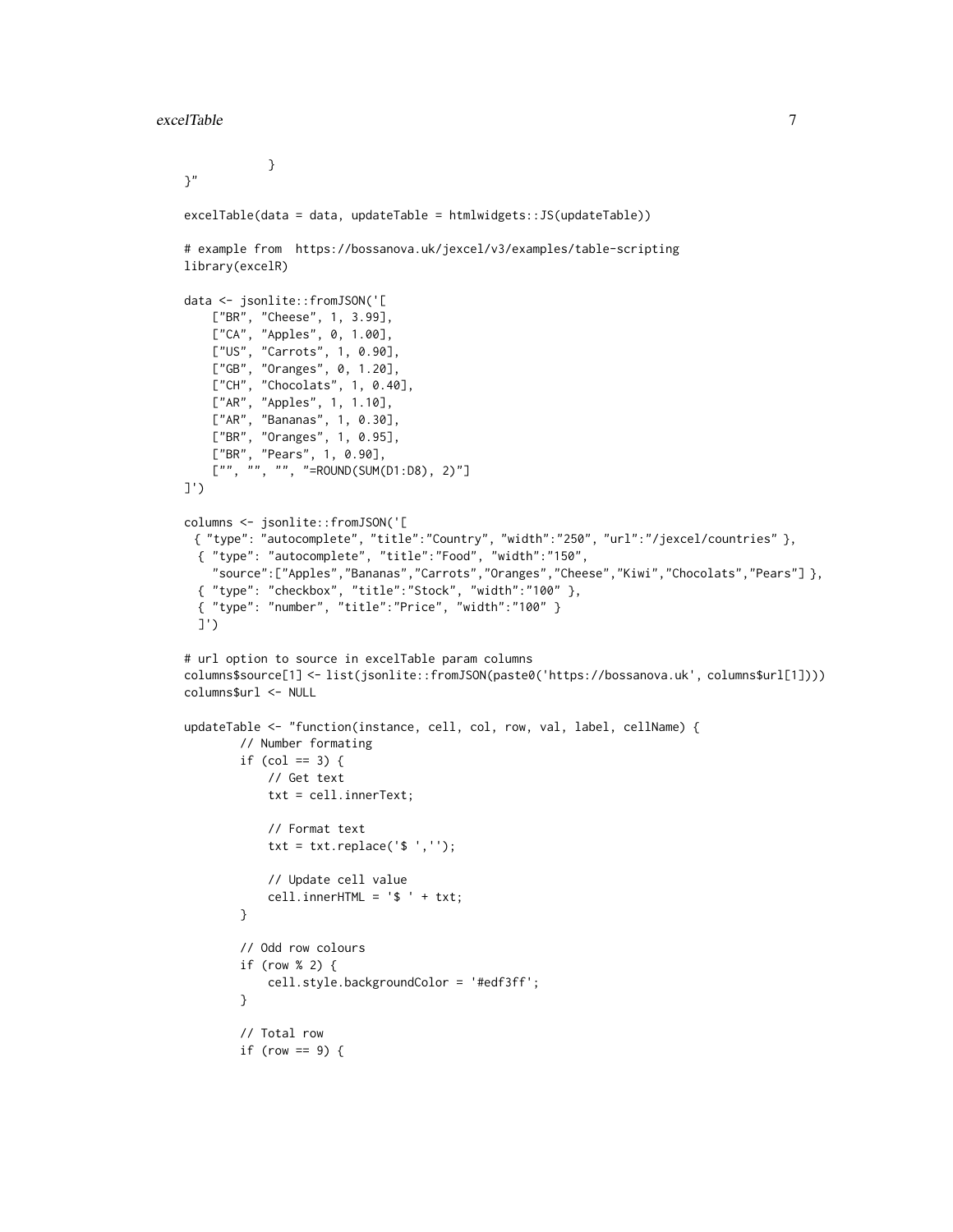```
if (col < 3) {
                cell.innerHTML = '';
            }
            if (col == 2) {
                cell.innerHTML = 'Total';
                cell.style.fontWeight = 'bold';
            }
            cell.className = '';
            cell.style.backgroundColor = '#f46e42';
            cell.style.color = '#ffffff';
        }
   \gamma"
excelTable(data = data, columns = columns, updateTable = htmlwidgets::JS(updateTable))
```
excel\_to\_R *Convert excel object to data.frame*

#### Description

This function is used to excel data to data.frame. Can be used in shiny app to convert input json to data.frame

#### Usage

excel\_to\_R(excelObj)

#### Arguments

excelObj the json data retuned from excel table

```
if(interactive()){
library(shiny)
library(excelR)
shinyApp(
  ui = fluidPage(excelOutput("table")),
  server = function(input, output, session) {
    output$table <-
      renderExcel(excelTable(data = head(iris)))
     observeEvent(input$table,{
      print(excel_to_R(input$table))
    })
  }
)
}
```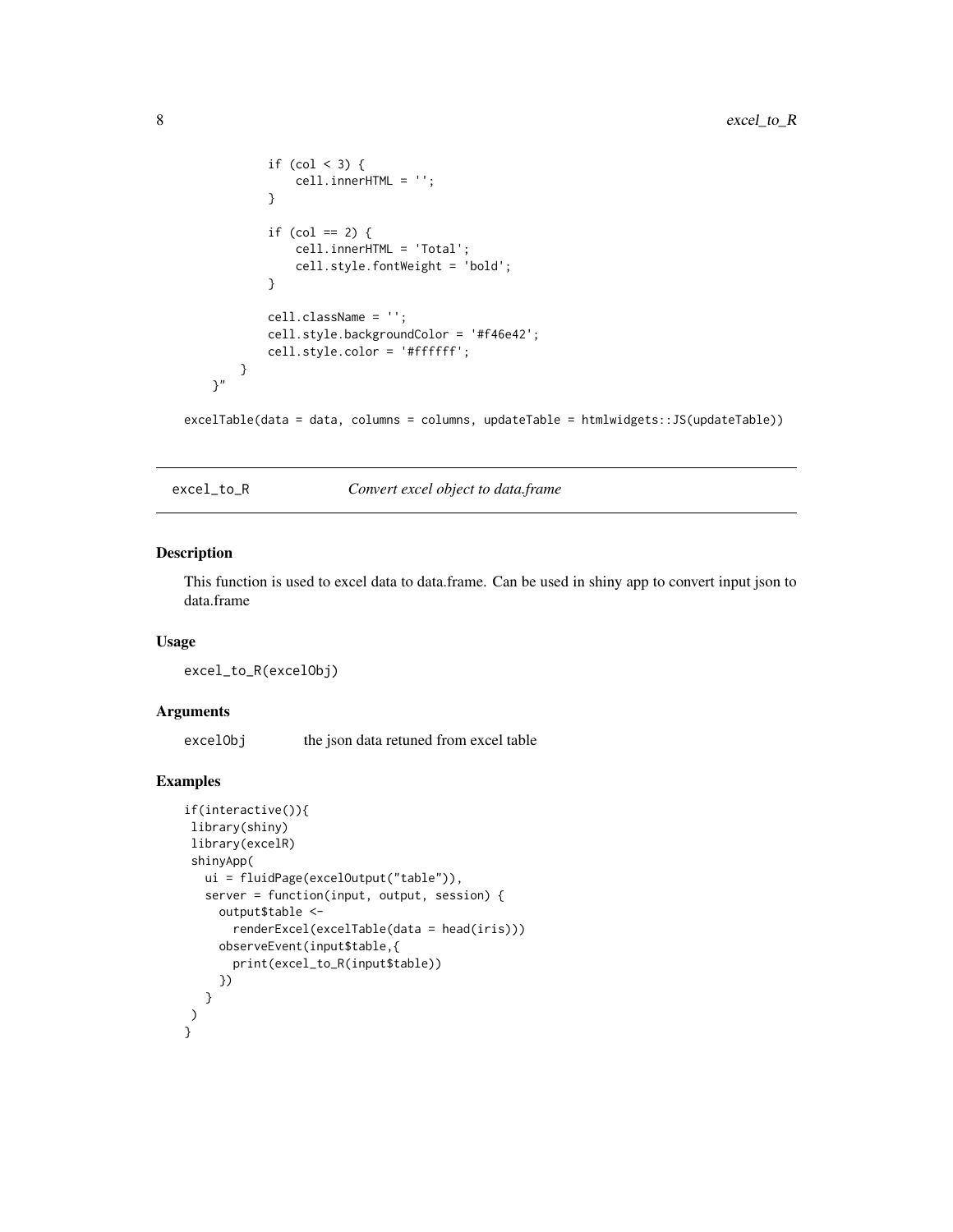<span id="page-8-0"></span>

#### Description

This function is used to get comment from specified cell

#### Usage

```
getComments(tableId, cellId)
```
#### Arguments

| tableId | the id of the table from which the comment is to be fetched |
|---------|-------------------------------------------------------------|
| cellId  | the id of the cell from which the comment is to be fetched  |

#### Examples

```
if(interactive()) {
library(shiny)
library(excelR)
shinyApp(
     ui = fluidPage(excelOutput("table", height = 175),
          actionButton('comment', 'Get Comments from cell A1')),
     server = function(input, output, session) {
         output$table <- renderExcel(excelTable(data = head(iris)))
         observeEvent(input$comment, {
             getComments("table", "A1")
         })
        observeEvent(input$table, {
        print(input$table$comment)
        })
     }
     )
}
```
get\_selected\_data *Get selected cells from excel table*

#### Description

This function is used to get the data selected in excel table

#### Usage

get\_selected\_data(excelObj)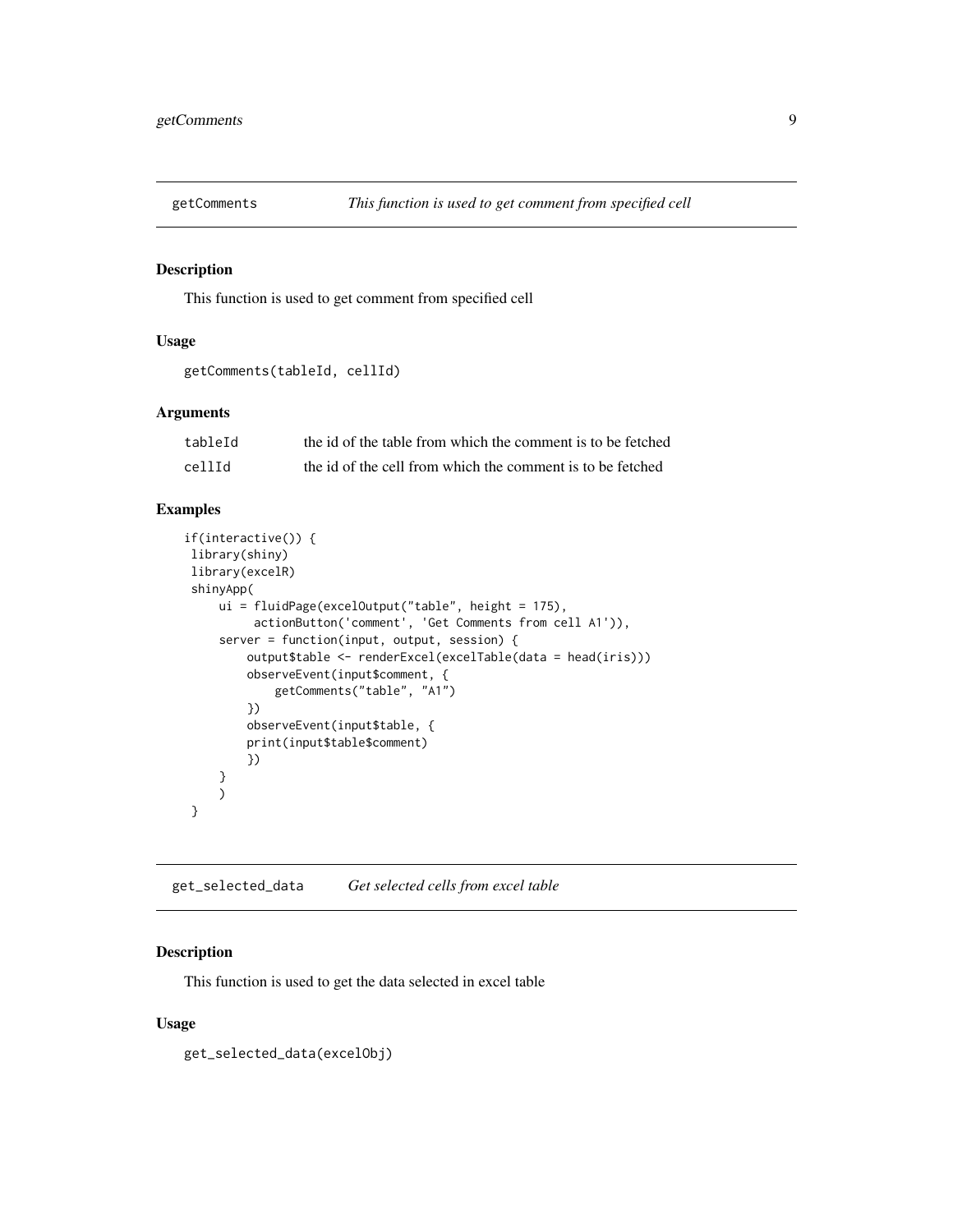#### **Arguments**

excelObj the json data retuned from excel table

#### Examples

```
if(interactive()){
library(shiny)
library(excelR)
shinyApp(
  ui = fluidPage(excelOutput("table")),
  server = function(input, output, session) {
    output$table <-
      renderExcel(excelTable(data = head(iris), getSelectedData = TRUE))
    observeEvent(input$table,{
      print(get_selected_data(input$table))
     })
  }
)
}
```
get\_selected\_data\_boundary

```
Get selected cells boundary from excel table
```
#### Description

This function is used to the boundary points of data selected in excel table

#### Usage

get\_selected\_data\_boundary(excelObj)

#### Arguments

excelObj the json data retuned from excel table

```
if(interactive()){
library(shiny)
library(excelR)
shinyApp(
  ui = fluidPage(excelOutput("table")),
   server = function(input, output, session) {
    output$table <-
      renderExcel(excelTable(data = head(iris), getSelectedData = TRUE))
    observeEvent(input$table,{
      print(get_selected_data_boundary(input$table))
     })
```
<span id="page-9-0"></span>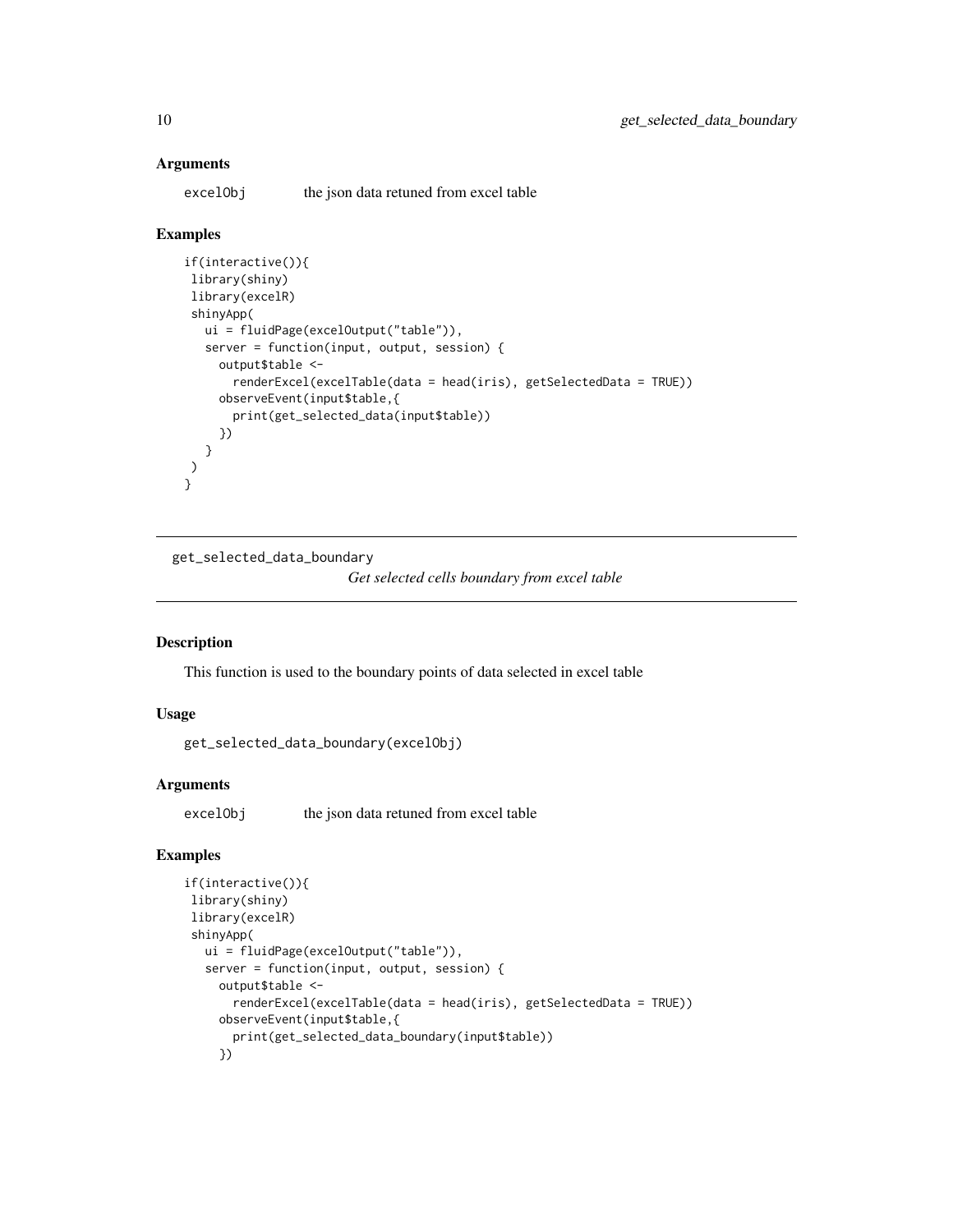#### <span id="page-10-0"></span>renderExcel 11

} ) }

<span id="page-10-1"></span>renderExcel *Helper function for using jexcel table in Shiny*

#### Description

Shiny bindings for excel table

#### Usage

```
renderExcel(expr, env = parent.frame(), quoted = FALSE)
```
#### Arguments

| expr   | an expression that generates an excel Table.                                                                  |
|--------|---------------------------------------------------------------------------------------------------------------|
| env    | the environment in which to evaluate expr.                                                                    |
| quoted | is expr a quoted expression(with quote())? This is useful if you want to save an<br>expression in a variable. |

#### See Also

[excelOutput](#page-1-1)

```
if(interactive()) {
 library(shiny)
 library(excelR)
  shinyApp(
   ui = fluidPage(excelOutput("table")),
   server = function(input, output, session) {
     output$table <-
    renderExcel(excelTable(data = head(iris)))
     }
  )
}
```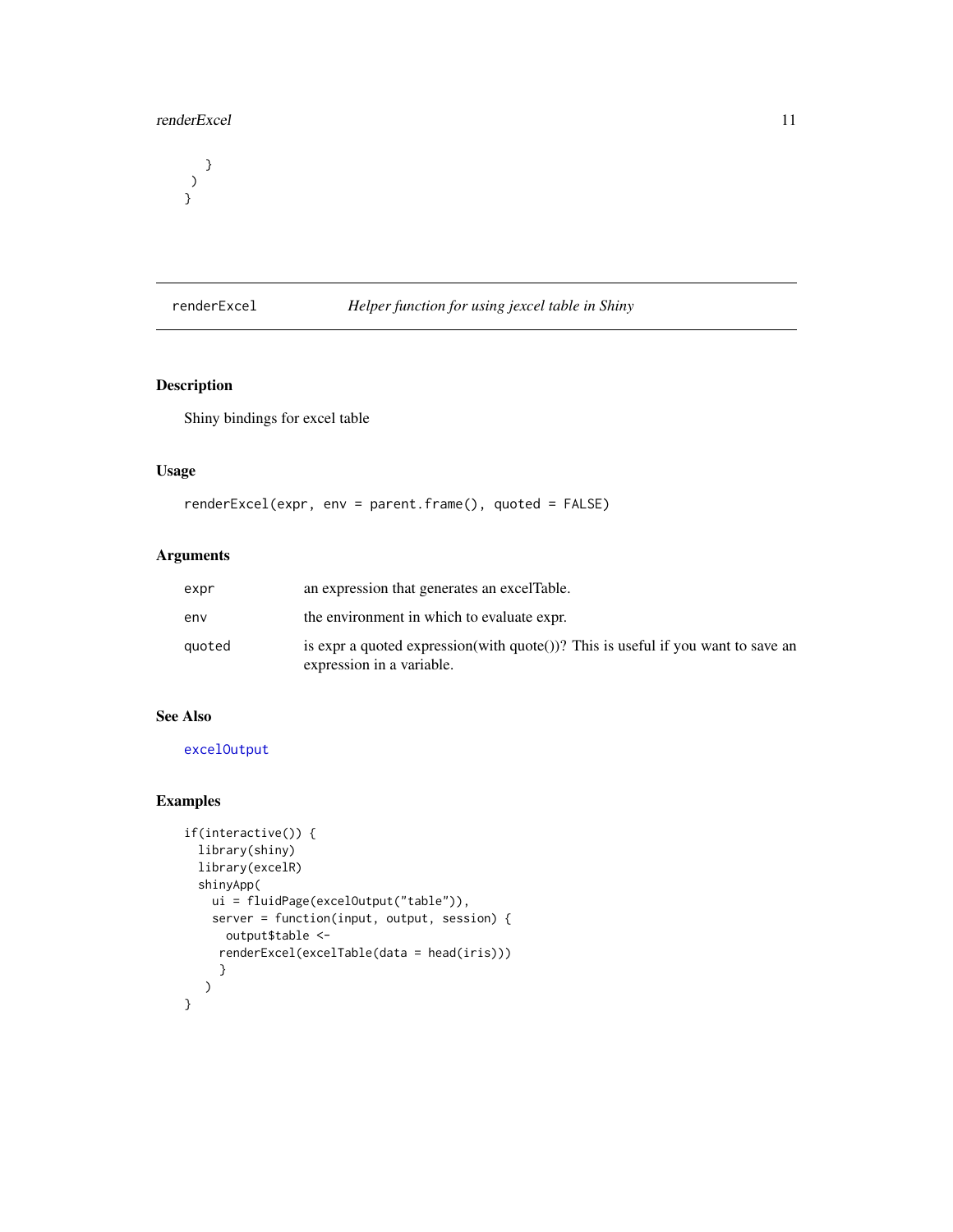<span id="page-11-0"></span>

#### Description

This function is used to add comment to the specified cell

#### Usage

```
setComments(tableId, cellId, comment)
```
#### Arguments

| tableId | the id of the table for which the comment is to be added |
|---------|----------------------------------------------------------|
| cellId  | the id of the cell for which the comment is to be added  |
| comment | the comment that is to be added to the cell              |

```
if(interactive()) {
library(shiny)
library(excelR)
shinyApp(
 ui = fluidPage(excelOutput("table", height = 175),
       actionButton('comment', 'Set Comments to cell A1')),
     server = function(input, output, session) {
        output$table <- renderExcel(excelTable(data = head(iris)))
        observeEvent(input$comment,{
             setComments("table", "A1", "This is a comment")
        })
     }
    \big)}
```